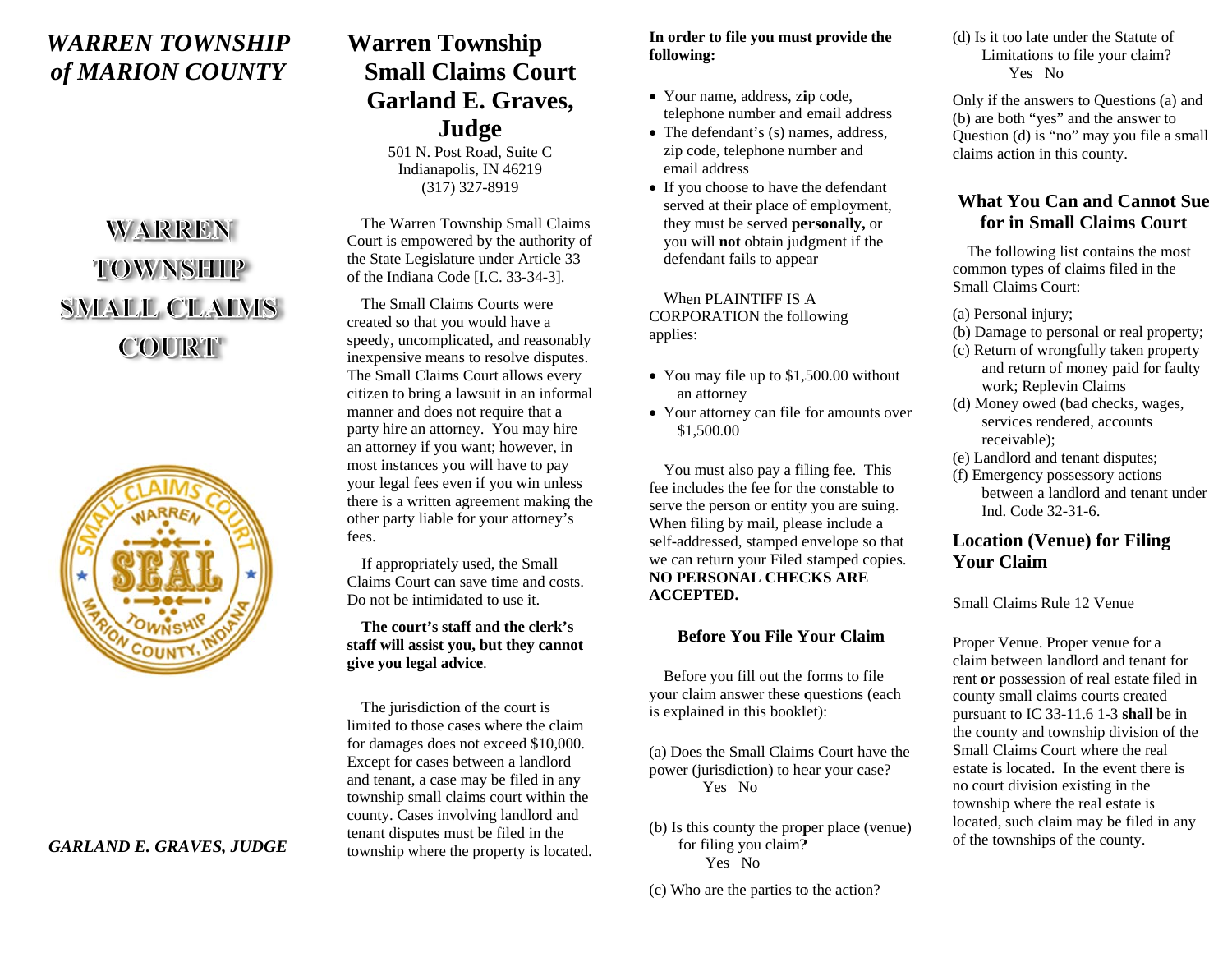Small Claims Rules state that the right place to file a small claims suit is the county:

(a) where the transaction or occurrence actually took place; or

(b) where the obligation or debt was incurred; or

- (c) where the obligation is to be performed; or
- (d) where the Defendant resides; or
- (e) where the Defendant has his or her place of employment at the time the claim or suit is filed.

#### **Preparing for Trial**

You may ask the judge to order the other person to give you certain information which he/she has and which you need, either to support your claim or defend against the claim. This is called *discovery.*

 If before the trial the two parties can agree on what is owed, this settlement should be put in writing and signed by both parties. The settlement should be given to the clerk for the judge to approve. It will then be recorded in the judgment docket as if it were a decision by the judge. This is important because if you do this and then the other party does not pay you as agreed, you can request the court to make him/her keep his/her part of the bargain.

#### **The Trial**

 If the person suing fails to come to court on time for his trial date the court may dismiss the claim. After the first dismissal, he/she may file his/her claim again, for another fee, and if it is dismissed a second time the court may say that he/she cannot refile his claim in any of the small claims courts.

 If the person sued doesn't come to court, the judge must find that he/she

probably did receive notice of the claim, that he/she could understand the claim, and that you have a good claim against him/her. To show this, you must tell your story and offer proof. Then the judge will find against the person sued even if he/she isn't in court (default judgment). This person can come back to court and ask for a new hearing within a year. However, he/she must have a good reason for asking the court to do this. One good reason is the fact that he/she never received notice of the claim.

 On the day set for your trial, be in court at the start of the session in which your case is being heard. Have the papers and witnesses you need to prove your case with you.

 When your case is called, the judge will swear both parties in. Then the judge will ask you to tell your side of the story and may ask questions so that he/she fully understands your claim. At this time, you may also call any other witnesses or show the judge any papers you might have.

 Then the judge will ask the person sued to tell his/her side, and present evidence. If you are the person suing, it is up to you to see that all the facts are presented fully and correctly.

 When the judge has heard parties, he/she will make a decision based on those facts, will enter a judgment stating the amount of judgment. If the person who sued wins, he/she will be awarded the amount of the claim plus the court costs and statutory interest from the date the judgment is issued.

#### **Default Judgment**

 If at the date of trial, the Plaintiff shows up and the Defendant does not, the Plaintiff can ask for a Default Judgment against the Defendant for the amount stated in the original claim.

 For the judge to grant the default judgment, the Plaintiff must prove the following:

- 1) That the Defendant was timely served with notice of the claim.
- 2) That, so far as the Plaintiff knows, the Defendant has no legal, physical, or mental disability that would keep him or her from attending the trial or that would prevent the Defendant from understanding the nature of the proceedings.
- 3) That the Plaintiff has a valid claim and should recover from the Defendant.

 The Plaintiff may complete these requirements by signing affidavits, or in some cases the court may require the Plaintiff to give testimony from the witness stand.

#### **Vacating a Default Judgment**

 The party against whom a default judgment has been entered may file a written request with the court to have the default judgment vacated or set aside. Such a request must be filed with the court within one (1) year of the date the judgment was entered. If the request is properly filed, the judge will hold a hearing where the parties may appear. The party requesting the overturning of the default judgment must show "good cause" for vacating the default judgment. If the judge does vacate the judgment, the court will hold a new trial on the original claim of the parties.

 If the one (1) year period has passed, the party seeking to set aside the default judgment can file an action to reverse the original judgment only by following Trial Rule 60(B) of the Indiana Rules of Trial Procedure. This action would best be accomplished with the help of a lawyer.

#### **Appeal**

 If one or both parties are not satisfied with the court's decision and judgment, an appeal of the decision may be taken to the Indiana Court of Appeals. To file an appeal, the party appealing must file a Notice of Appeal and pay a filing fee within sixty (60) days from the date the Small Claims Court issued judgment. Due to the Rules of Trial Procedure for presenting an appeal before the Court of Appeals, the party seeking the appeal should consult legal counsel as soon as possible after the Small Claims Court judgment has been entered.

#### **Collecting the Judgment**

 If you receive a favorable judgment, it will be recorded (i.e., entered and indexed) in the judgment docket of this county. At the time your judgment is recorded it becomes a lien on any real property owned by the debtor in this county now or in the future. For your judgment to be a lien on real property in another county in this state it must be recorded in that county. This is done by obtaining a certified copy of the judgment and delivering it, along with the necessary fee, to the Clerk of the county in question for registering in that Clerk's judgment docket. Once the judgment is recorded, the judgment lien exists for a period of ten (10) years. At the end of the ten-year period from its entry, the lien against real property will expire. However, the lien can be extended for another tenyear period by bringing an action on a judgment within the ten-year statute of limitations found in Ind. Code Section 34-11-2-11 prior to the expiration of the lien.

 Collecting the judgment is your responsibility. The length of time it will take to collect will depend upon both your diligence and the debtor's